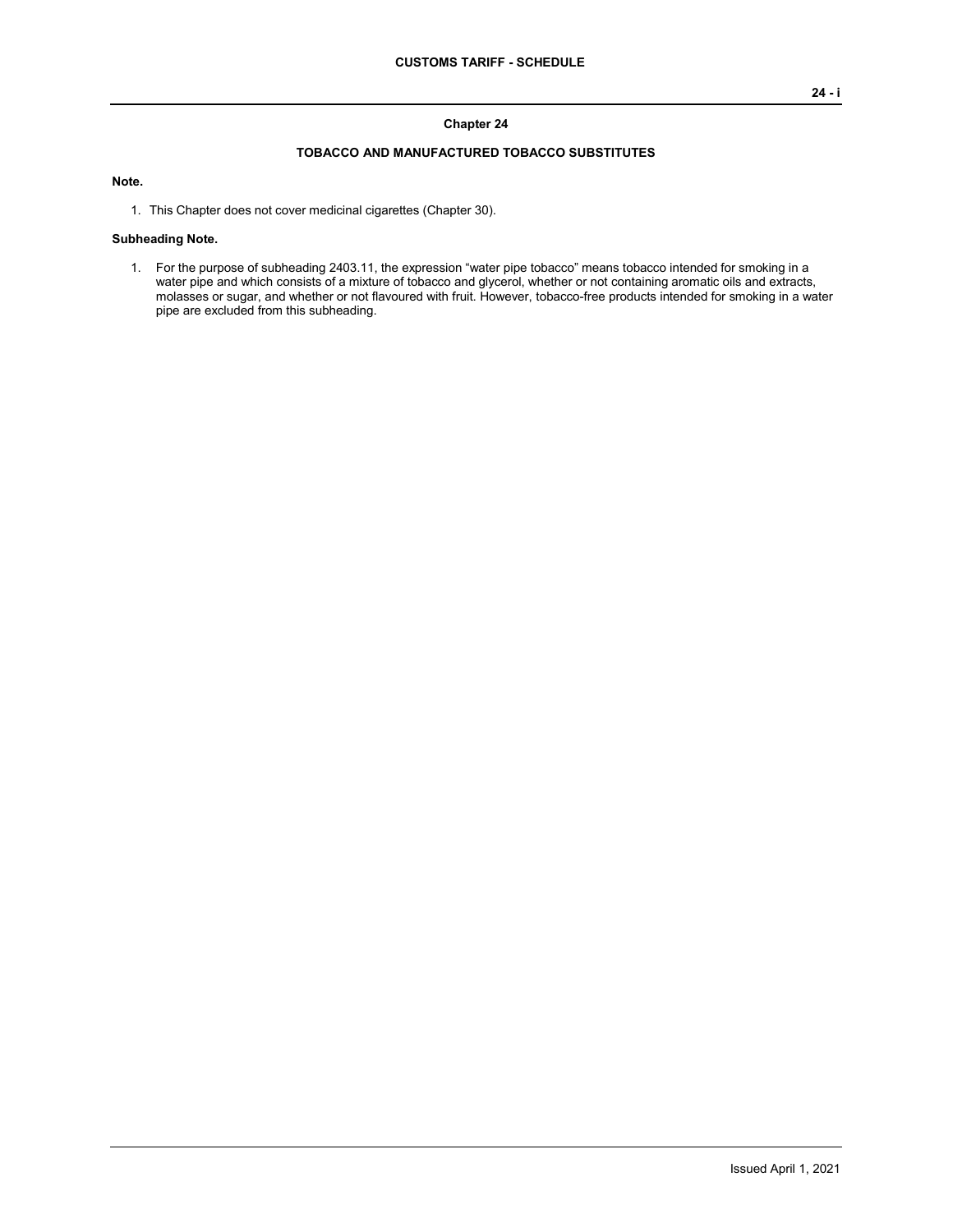# **CUSTOMS TARIFF - SCHEDULE**

| <b>Tariff</b><br><b>SS</b><br><b>Item</b> | <b>Description of Goods</b>                                              | Unit of<br>Meas. | <b>MFN</b><br><b>Tariff</b> | <b>Applicable</b><br><b>Preferential Tariffs</b>                                                                           |
|-------------------------------------------|--------------------------------------------------------------------------|------------------|-----------------------------|----------------------------------------------------------------------------------------------------------------------------|
| 24.01                                     | Unmanufactured tobacco; tobacco refuse.                                  |                  |                             |                                                                                                                            |
| 2401.10                                   | -Tobacco, not stemmed/stripped                                           |                  |                             |                                                                                                                            |
|                                           | 2401.10.10 00 - - - For use as wrappers in the manufacture of cigars     | <b>KGM</b>       | Free                        | CCCT, LDCT, GPT,<br>UST, MXT, CIAT, CT,<br>CRT, IT, PT, COLT, JT,<br>PAT, HNT, KRT, CEUT,<br>UAT, CPTPT,<br>UKT: Free      |
|                                           | $- -$ Other:                                                             |                  |                             |                                                                                                                            |
|                                           | 2401.10.91 00 - - - - Turkish type                                       | <b>KGM</b>       | 2.5%                        | CCCT, LDCT, GPT,<br>UST, MXT, CT, CRT, IT,<br>PT, COLT, JT, PAT,<br>HNT, KRT, CEUT, UAT,<br>CPTPT, UKT: Free               |
| 2401.10.99 00 - - - - Other               |                                                                          | <b>KGM</b>       | 5.5%                        | CCCT, LDCT, UST,<br>MXT, CT, CRT, IT, PT,<br>COLT, JT, PAT, HNT,<br>KRT, CEUT, UAT,<br>UKT: Free<br>GPT: 5%<br>CPTPT: 3.5% |
| 2401.20                                   | -Tobacco, partly or wholly stemmed/stripped                              |                  |                             |                                                                                                                            |
|                                           | 2401.20.10 00 - - - Wrapper tobacco for use in the manufacture of cigars | KGM              | 8%                          | CCCT, LDCT, GPT,<br>UST, MXT, CT, CRT, IT,<br>PT, COLT, JT, PAT,<br>HNT, KRT, CEUT, UAT,<br><b>UKT: Free</b><br>CPTPT: 5%  |
| 2401.20.90                                | ---Other                                                                 |                  | 8%                          | CCCT, LDCT, GPT,<br>UST, MXT, CT, CRT, IT,<br>PT, COLT, JT, PAT,<br>HNT, KRT, CEUT, UAT,<br>UKT: Free<br>CPTPT: 5%         |
|                                           |                                                                          | KGM<br>KGM       |                             |                                                                                                                            |
|                                           | 2401.30.00 00 - Tobacco refuse                                           | KGM              | 6.5%                        | CCCT, LDCT, UST,<br>MXT, CT, CRT, IT, PT,<br>COLT, JT, PAT, HNT,<br>KRT, CEUT, UAT,<br>UKT: Free<br>GPT: 5%<br>CPTPT: 4%   |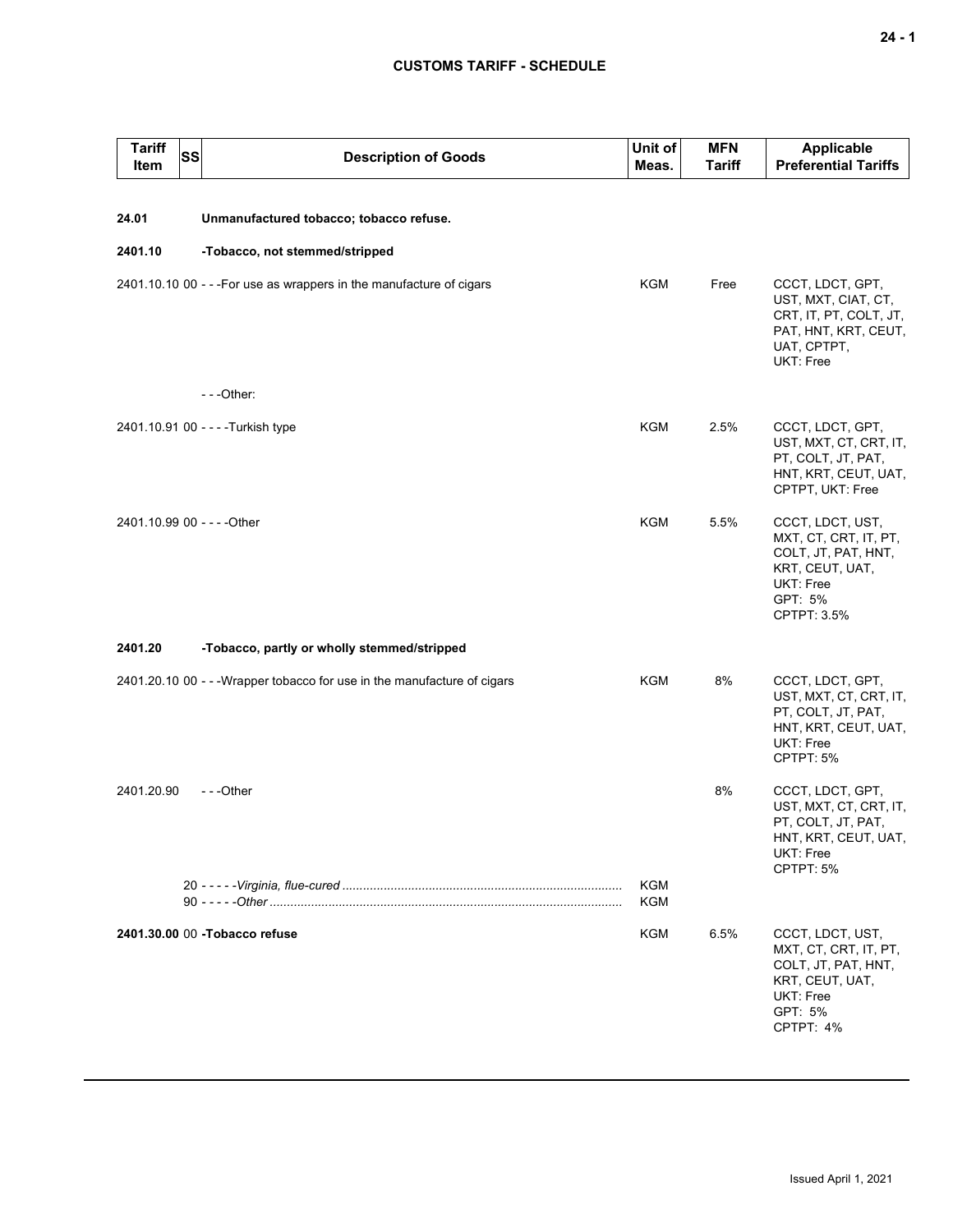| <b>Tariff</b><br>Item | <b>SS</b> | <b>Description of Goods</b>                                                                                                                     | Unit of<br>Meas. | <b>MFN</b><br><b>Tariff</b> | Applicable<br><b>Preferential Tariffs</b>                                                                                |
|-----------------------|-----------|-------------------------------------------------------------------------------------------------------------------------------------------------|------------------|-----------------------------|--------------------------------------------------------------------------------------------------------------------------|
| 24.02                 |           | Cigars, cheroots, cigarillos and cigarettes, of tobacco or of tobacco<br>substitutes.                                                           |                  |                             |                                                                                                                          |
| 2402.10.00            |           | -Cigars, cheroots and cigarillos, containing tobacco                                                                                            |                  | 8%                          | CCCT, LDCT, GPT,<br>UST, MXT, CT, CRT, IT,<br>PT, COLT, JT, PAT,<br>HNT, KRT, CEUT, UAT,<br>UKT: Free<br>CPTPT: 5%       |
|                       |           |                                                                                                                                                 | MIL<br>MIL       |                             |                                                                                                                          |
|                       |           | 2402.20.00 00 - Cigarettes containing tobacco                                                                                                   | MIL              | 12.5%                       | CCCT, LDCT, UST,<br>MXT, CT, CRT, IT, PT,<br>COLT, JT, PAT, HNT,<br>KRT, CEUT, UAT,<br>UKT: Free<br><b>CPTPT: 7.5%</b>   |
| 2402.90.00 00 -Other  |           |                                                                                                                                                 | <b>KGM</b>       | 6.5%                        | CCCT, LDCT, UST,<br>MXT, CT, CRT, IT, PT,<br>COLT, JT, PAT, HNT,<br>KRT, CEUT, UAT,<br>UKT: Free<br>GPT: 5%<br>CPTPT: 4% |
| 24.03                 |           | Other manufactured tobacco and manufactured tobacco substitutes;<br>"homogenized" or "reconstituted" tobacco; tobacco extracts and<br>essences. |                  |                             |                                                                                                                          |
|                       |           | -Smoking tobacco, whether or not containing tobacco substitutes in any<br>proportion:                                                           |                  |                             |                                                                                                                          |
|                       |           | 2403.11.00 00 - - Water pipe tobacco specified in Subheading Note 1 to this Chapter                                                             | KGM              | 4%                          | CCCT, LDCT, UST,<br>MXT, CT, CRT, IT, PT,<br>COLT, JT, PAT, HNT,<br>KRT, CEUT, UAT,<br>UKT: Free<br>CPTPT: 2.5%          |
| 2403.19.00            |           | - -Other                                                                                                                                        |                  | 4%                          | CCCT, LDCT, UST,<br>MXT, CT, CRT, IT, PT,<br>COLT, JT, PAT, HNT,<br>KRT, CEUT, UAT,<br>UKT: Free<br>CPTPT: 2.5%          |
|                       |           | $--$ - $Cigarette:$                                                                                                                             | NMB              |                             |                                                                                                                          |
|                       |           | $---Other:$                                                                                                                                     | KGM              |                             |                                                                                                                          |
|                       |           |                                                                                                                                                 | NMB<br>KGM       |                             |                                                                                                                          |
|                       |           | -Other:                                                                                                                                         |                  |                             |                                                                                                                          |
| 2403.91               |           | -- "Homogenized" or "reconstituted" tobacco                                                                                                     |                  |                             |                                                                                                                          |